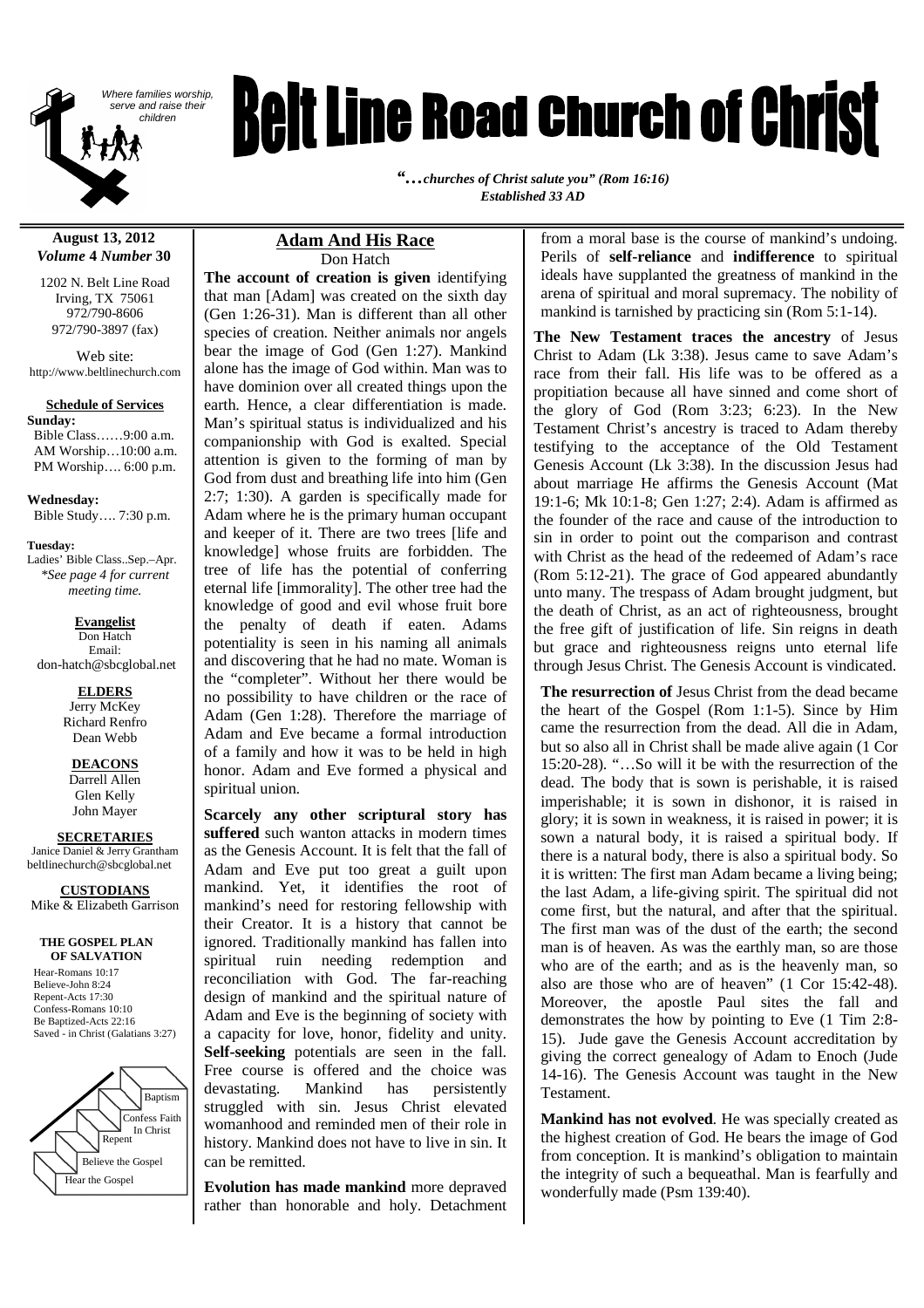#### **FAMILY CARE A Message from Our Shepherds**

We are truly blessed at Belt Line Road with Superior teaching of God's Word by our wonderful teachers, and sound Gospel preaching from the pulpit. If for some reason you haven't been attending regularly and could be.......you are missing out on some very important opportunities. In addition to the Sunday (Lord's Day) sessions (AM & PM), we are having fantastic lessons on Wednesday evenings. Only four (4) more left in this series. We ought to have the building full hearing these answers to "Questions With Expected and Unexpected Consequences". These Speakers we've already heard are on CD, and if you haven't been able to attend... may we encourage you to get a copy and listen. You will be glad you did, and attend all the sessions (opportunities) still remaining. Please make every effort to be in attendance.

We need to highly recommend attendance at Belt Line Road whenever possible. If you know of someone that would like to find a congregation that patterns their worship services from the scriptures (Bible).....Then we need to bring them to Belt Line. "Trust in the Lord with all thine heart, and lean not unto thine own understanding. In all thy ways acknowledge Him, and He will direct thy paths" (Prov. 3:5,6).

Matt. 14:23 ....Jesus answered and said to him, "If anyone loves me, he will keep my word; My father will love him, and we will come to him and make our home with him". A Virtuous Home.... In the home, virtues such as love, compassion, honesty, truthfulness, kindness, and generosity are mostly learned by example. Families living together develop and learn by what they see around them; children are especially quick to imitate the behavior of their parents or older siblings. And, the old saying, "Do what I say, not as I do," usually does not have a long-term effect on anyone. A home can be described as a place where someone lives, and it doesn't matter if it consists of one person or ten. A house is just a building, but a home is made up of loving, caring, virtuous people. Reading the Bible, trusting in God, keeping his commandments, and praying are the best ways to instill the virtues within the home that are pleasing to God. Home is a place where the presence of the Lord should always be there with us. We are richly blessed at Belt Line to have a good number of families with young children. We want these families to know how important they are to the future of Belt Line's growth. We look forward to a long period of growth at Belt Line by each one doing all they can to keep the family working together united and holding true to God's Word (Heb. 10:25).

Have a great week serving God! Remember our sick and shutins in our Prayers. **Dean Webb**

"In you, LORD my God, I put my trust. I trust in you; do not let me be put to shame, nor let my enemies triumph over me. No one who hopes in you will ever be put to shame, but shame will come on those who are treacherous without cause. Show me your ways, LORD, teach me your paths. Guide me in your truth and teach me, for you are God my Savior, and my hope is in you all day long. Remember, LORD, your great mercy and love, for they are from of old…" (Psm 1-8).

#### **Allegiance Of Faith**

**The Bible illustrates God's** requiring mankind to test themselves and see if they are loyal in order to enjoy the conditions of salvation (1 Corinthians 10:1-13; 2 Corinthians 13:5). The Bible defines precepts that must be obeyed. At the dawn of creation our father, Adam was to abstain from the tree of life and the tree of knowledge of good and evil as a condition of life in the Garden of Eden. Abraham, Isaac, Jacob and Israel were given conditions to be met in order to obtain the promises (Hebrews 11). Christ offers his followers rest preconditioned by taking his yoke, laboring and continuance in learning of him (Matthew 11:28-30; 28:18-20).

**The conditions for enjoyment of God's promises** and blessings can be learned only in the Bible. It is by revelation that God made sin-laden mankind know of salvation. All other sources like philosophy, nature or human wisdom are as empty and silent on salvation and obedience as a grave. Hence, we must look in the Holy Writ to find terms and perimeters for life and immortality that were brought to light (2 Timothy 1:10). Some conditions were seen in the shadows of the typicals of the Old Testament such as the priesthood of Aaron, animal sacrifices and special feast days. Yet, throughout the Bible there is an immutable boundary of faith that depends on a moral rightness of man to sustain a relationship with God. Hence, faith is a required condition and means to entering into salvation (Hebrews 11:6). Faith must exist before any enjoyment of the fullness of salvation. Therefore, the scriptures call it "obedience of faith" (Romans 1:5; 16:26). God never required the impossible. If He requires man to behold His glory, He has given the senses to comply with His mandate. If we are to acquire faith in God He has furnished us the necessary tools to accomplish this task.

**Every successful attempt to reform or restore** a relationship with God must start with hearing what God has required and leaning not upon our own understanding (Proverbs 3:5; Romans 10:1-15, 16-21). Therefore, God provided testimony from numerous sources to affirm the message of faith to be heard. This included witnesses that were irrefutable in the time of their testimony (Romans 1:18- 23; Hebrews 2:1-5; Acts 1:6-12; 2:1-47; 1 Corinthians 15:1- 11). Thus, faith established in the individual must be nourished until as a small plant it buds and bears fruit (Galatians 5: 22-24; Ephesians 3:14-19). It is not mere reading of the word that is essential for perfection in righteousness, but also taking care with logical perceptions and belief in the integrity of the scriptures with the heart believing unto righteousness (Romans 3:22). The mind is the seat of memory, imagination while reason and the heart is the seat of emotions and affections coupled with desires. Thus, man as a complete being is to learn to love God with all his heart, soul and mind (Matthew 22:34). This is totally in harmony with God's plan to teach man of redemption and the labors that must follow (Ephesians 2:1-10). When the heart feels no allegiance to carnal vices and the mind is intellectually influenced to obey, there is control of all facilities of the being, which can be directed by God. It is necessary to change our circumstance to place us under the divine influence through the word. Our personal reasoning helps us adapt to God's will and adopt "the faith". **Don Hatch**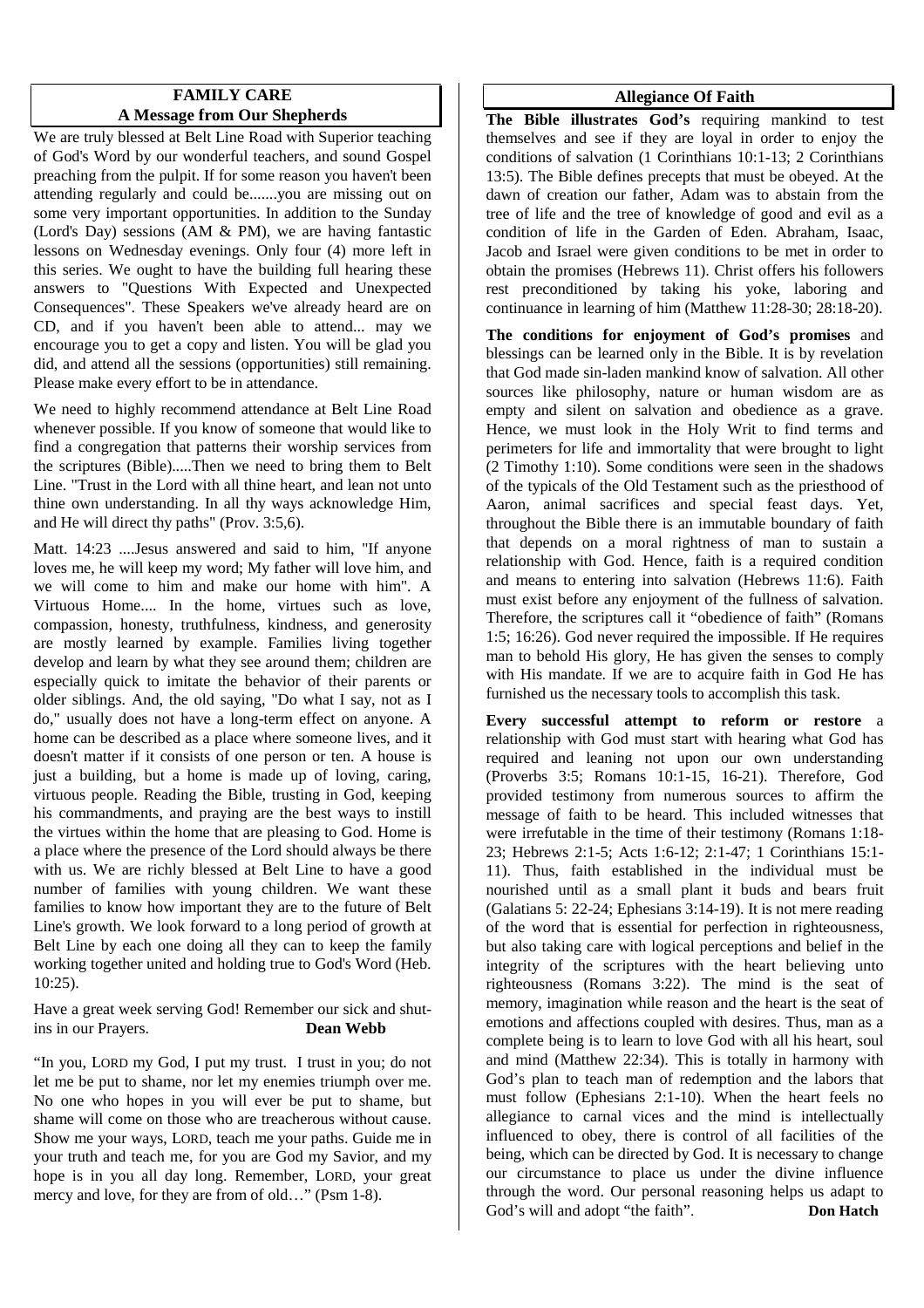# **Family News:**

#### **GREETER ASSIGNMENTS**

**August 19, 2012**

*Front foyer:* B.C. Fowler & Myrtle Wade *Back foyer:* Don & Anne Herriage

#### **August 26, 2012**

*Front foyer:* Richard & Carolyn Renfro *Back foyer:* Robert & Cathy Taylor

**\*\*\*\*\*\*\*\*\*\*\*\*\*\*\*\*\***

#### **Sermon Titles August 19, 2012**

a.m: "Peace And Safety" Scripture: l Thes. 5:1-11 p.m: "Righteousness Guardeth" Scripture: Proverbs 13:1-6

#### **August 26, 2012**

a.m: "I Told You These Things" Scripture: 2 Thes. 2:1-5 p.m: "A Sign" Scripture: Isaiah 7:10-17

#### **\*\*\*\*\*\*\*\*\*\*\*\*\*\*\*\*\***

**Contribution Counters For August** Mike Batot & Darrell Allen

#### **\*\*\*\*\*\*\*\*\*\*\*\*\*\*\*\***

**Communion Preparation For August** Robert & Cathy Taylor

#### **\*\*\*\*\*\*\*\*\*\*\*\*\*\*\*\***

#### **MISSION PRINTING**

Mission Printing will meet *Sunday* at 4:00 p.m. in the Jr. Auditorium.

#### **\*\*\*\*\*\*\*\*\*\*\*\*\*\*\*\*\***

#### **SINGING SESSION**

The singing class has been suspended for the summer. It will be resumed in September.

#### **News at Belt Line. Call in your information to the office at: 972-790-8606 by Sunday evening.**

**PRAYER CONCERNS**

Erma Lee Baker, Bobby Bowen, Fauna Garrett, Billie Gilliam, Frances LaFerney, Jan Smithson, Maxine Prude, Hank Henry, Elsie Nanney, Laquita Baker, Roy & Helen Thomas, Marion Grantham, Carolyn Renfro, Tim Fowler, Marietta Houser, Thomas West

#### **\*\*\*\*\*\*\*\*\*\*\*\*\*\*\*\*\***

#### **Those In Need Of Prayer**

**. Billie Myers** scan showed she has diverticulitis. She was put on medications and went back to the doctor Thursday for a follow-up.

**. Denzil Myers** went to the dermatologist last Tuesday and they took several biopsies.

**. Bobby Bowen** is now at home after a stay in ICU last week.

**. Bill Matthews** Uncle Lt. Gen**. Johnny Johnston** has been diagnosed with pancreatic cancer. Bill has requested prayers for his uncle and his aunt Beverly.

**. Carolyn Renfro** is still not feeling well. Please keep her and Richard in your prayers.

**. Bobby England's** aunt, **Shelia Martin,** is having serious health issues and asked for prayers on her behalf.

**. Dennis and Beth Johnson's** oldest grandson, **Miles**, has been diagnosed with Diffuse large Bcell Lymphoma. Please keep this family in your prayers.

#### **\*\*\*\*\*\*\*\*\*\*\*\*\*\*\*\*\***

#### **SUMMER SERIES**

On Wednesday night, **August** 15<sup>th</sup>, our guest speaker will be **Kenny Gardner.** His topic will be **"Is There Continuing Revelation?"** It will be based on 1 Corinthians 13:1-13.

The following Wednesday night, **August 22nd ,** our guest speaker will be **Robert Stapleton.**

#### **GREEN CANS**

Please turn in your filled green coin cans no later than **Sunday, August 26th** . They will be picked up by Foster's Home for Children.

#### **\*\*\*\*\*\*\*\*\*\*\*\*\*\*\*\*\***

#### **THANK YOU**

We want to thank **Brother Yeldell** for painting the airregisters in the main auditorium last week. Great job!

Dear People,

I'm better because of prayer I know. The bulletin encourages me. Thanks for each one of you. I know God will bless all his saints.

> Love always, **Marietta Houser**

#### **\*\*\*\*\*\*\*\*\*\*\*\*\*\*\*\*\***

#### **BEAR MINISTRY**

**Bear stitcher's** please have bears completed by **August 19th** .

#### **\*\*\*\*\*\*\*\*\*\*\*\*\*\*\*\***

#### **SYMPATHY**

**Larry Kern**, minister at Cross Point passed away Saturday, please keep this family in your prayers.

#### **\*\*\*\*\*\*\*\*\*\*\*\*\*\*\*\*\***

#### **39'ers**

**39'ers** will meet **August 20th ,** at 6:30 p.m. in the Annex. Please bring **finger food** and enjoy the wonderful fellowship.

#### **\*\*\*\*\*\*\*\*\*\*\*\*\*\*\*\*\***

#### **RESPONSES**

**Donna Davis** came forward asking for prayers and to place membership. Her address is: 2617 Magnolia Dr., Irving, Texas 75062 -- Phone: 972-529-0429

**Amber Vaughan** asked for prayers and to rededicate her life to Christ.